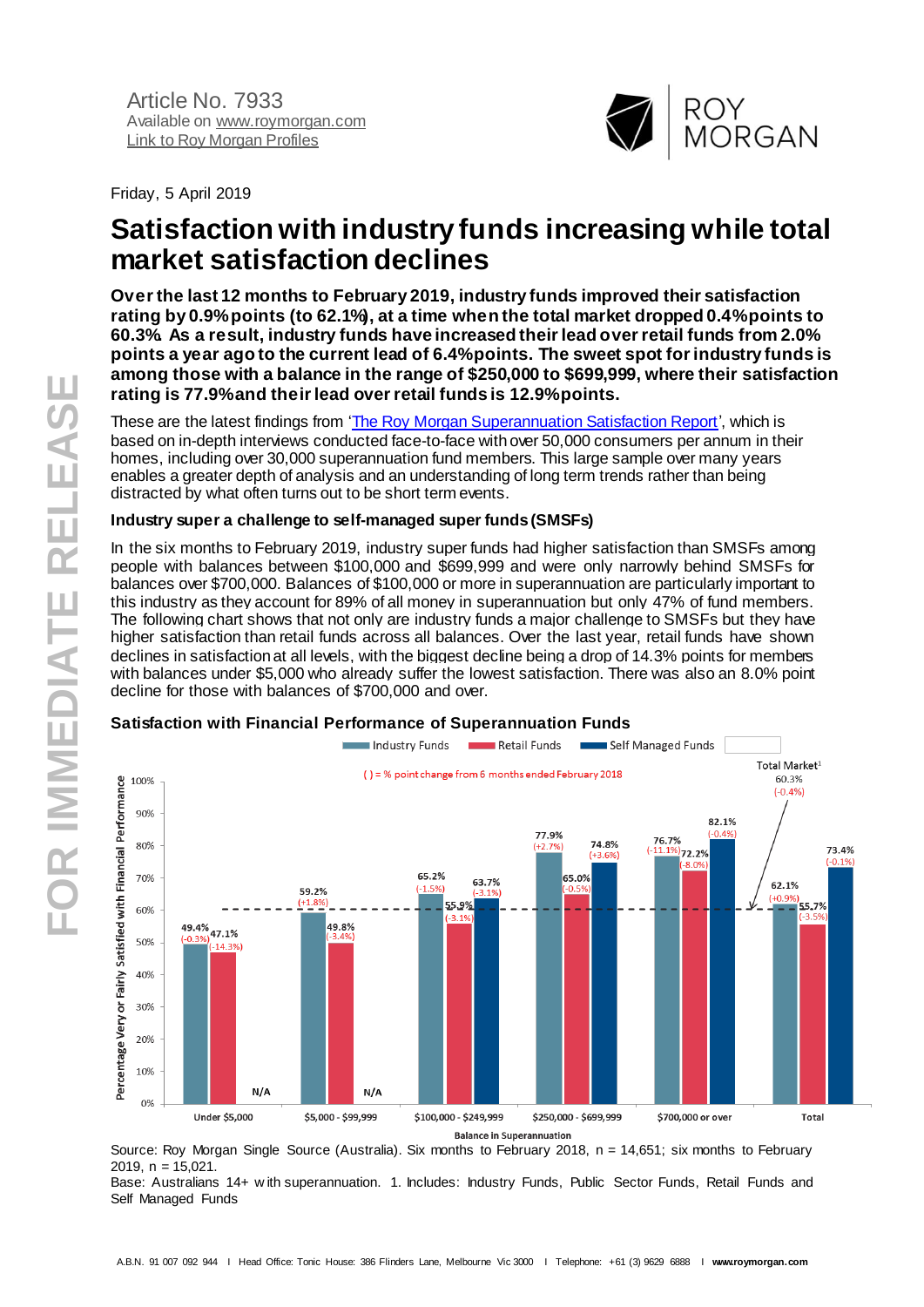Satisfaction with the financial performance of superannuation generally increases with the balance, the only exception being for industry funds where satisfaction dips marginally in the \$700,000 and over segment.

Overall, SMSFs lead in satisfaction with 73.4% of their members satisfied (down only 0.1% points over the last year). This is because they have very few members with balances of less than \$100,000, the segment with the lowest satisfaction. The satisfaction with industry funds is 62.1% (up 0.9% points over the year), followed by retail funds with 55.7% (down 3.5% points).

## **Unisuper the best performer**

Of the fifteen best performing industry and retail funds, Unisuper with a satisfaction rating of 71.2% was well ahead of second placed HESTA with 68.3% and Cbus (66.6%).

The best performer among retail funds was Macquarie in eighth place overall with a satisfaction rating of 63.2%, followed by Plum (62.2%) and Colonial First State (57.3%).

Eight of the fifteen best performing funds showed improved satisfaction over the last year, with the biggest gains going to HESTA (up 6.6% points), Plum and Sunsuper (both up 4.7% points) and Unisuper (up 3.4% points). The biggest losses were from Macquarie (down 10.7% points), Tasplan (down 10.2% points) and IOOF (down 9.7% points).



#### **Satisfaction with Financial Performance of Industry and Retail Superannuation Funds 15 Best Performers 1**

Source: Roy Morgan Single Source (Australia). Six months to February 2018, n = 14,651; six months to February  $2019 - n = 15,021$ 

Base: Australians 14+ w ith superannuation. 1. Funds w ith a six month sample of 100 or more

## **Norman Morris, Industry Communications Director, Roy Morgan says:**

*"With the growing strength of industry funds, concerns have been raised that the unions may use this strength to impact company decisions. According to the latest APRA data, industry funds currently have balances of \$629.6 billion or 23.7% of the total market and have now passed the \$589 billion in retail funds.* 

*"The biggest segment of the market according to APRA is in fact the self-managed group with current balances of \$726.5 billion or 27.4% of the market. This segment is likely to face*